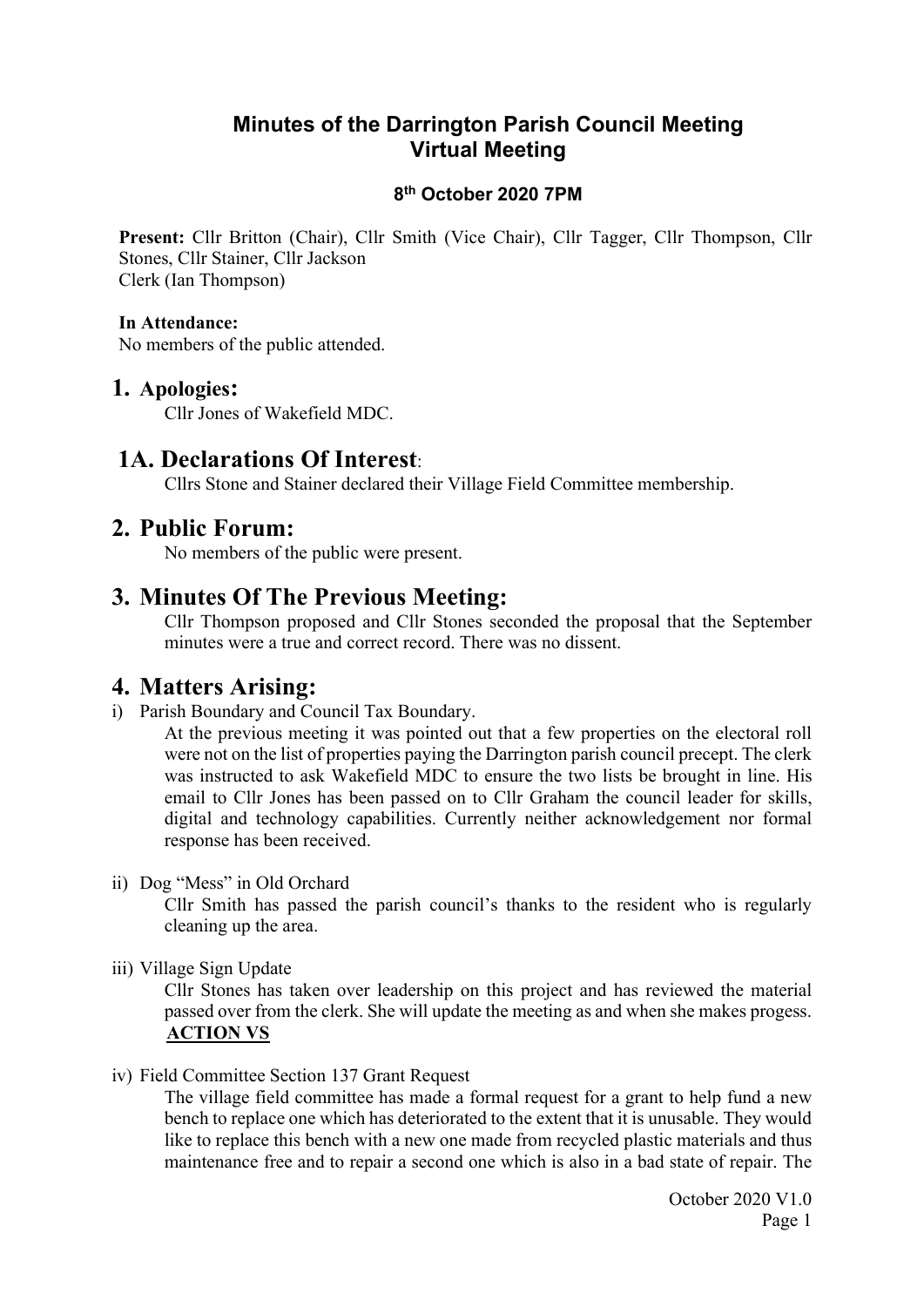estimated cost of both would be in the order of £800. They point out that there was no "Feast and Fayre" this year, usually an excellent way of raising funds. After some discussion Cllr Thompson proposed and Cllr Smith seconded a proposal that the parish council would fully fund this work. There were three votes in favour and two abstentions. Cllrs Stones and Stainer had declared an interest in being members of the village field committee and did not vote. Cllr Stainer will contact them to discuss the actual amount and timescales.

### ACTION PS

v) Wakefield Planning Committee Complaint Update

Cllr Tagger has acted as the spokesman for the parish council in leading the complaint about Wakefield MDC's planning department's continued lack of success in ensuring the compliance of Bankwood Stables' owner to several enforcement orders. Additionally, whilst Wakefield MDC did comply with their own complaints' procedure for Stage 1 in September 2019 which resulted in the parish council agreeing not to pursue any further actions pending imminent, promised actions by WMDC, they have not complied either in content or by time limits to their own Stage 2 procedure. They do say that a site visit has been made and the enforcement officer is discussing the situation with their legal team but that any paperwork cannot be disclosed. Cllr Tagger was advised that a request would be made on behalf of the Parish Council by the member of the Complaints' team to the WMDC Freedom of Information Team to release all available documentation that may illuminate reasons for delays and apparent inertia.

It has been the parish council's position all along that failure to come to a satisfactory resolution after the complaints' procedure was completed was to take the case to the ombudsman. However, it is now understood that a complaint by a parish council cannot be made about their 'parent' district council. Under these circumstances the parish council must reluctantly formally confirm that the pursuance of the complaint is now no longer a parish council matter. However, any private individual and that includes parish councillors acting in a private capacity can take a case to the ombudsman and Cllr Tagger intends to proceed with a personal referral. The parish council unanimously supports Mr Tagger in this endeavour.

vi) Sheep on Land Adjacent to A1 Slip Road

As instructed at last month's meeting the clerk contacted Highways England in Leeds to inform them of the suspicions that had been raised that Highways England land adjacent to the exit slip road from the north bound A1 is being used illegally for grazing sheep and ask for confirmation or otherwise that they were aware of the situation.. The clerk was contacted a Mr Phillip Suen, the "complex case" manager for Highways England. He acknowledged the report and stated that the land does indeed belong to Highways England and that the grazing has been taking place without their knowledge and permission. He has passed the details onto "Carter Jonas" the company that is their national estate manager. However, despite emailing and asking for updates no further information has been received as to how they will proceed. The clerk will continue to monitor the situation.

#### ACTION IT

#### vii)Winter Planting Options

Cllr Thompson has spoken to the contractor currently performing gardening duties and asked if he wanted to supply, plant and maintain winter pansies in the planters. He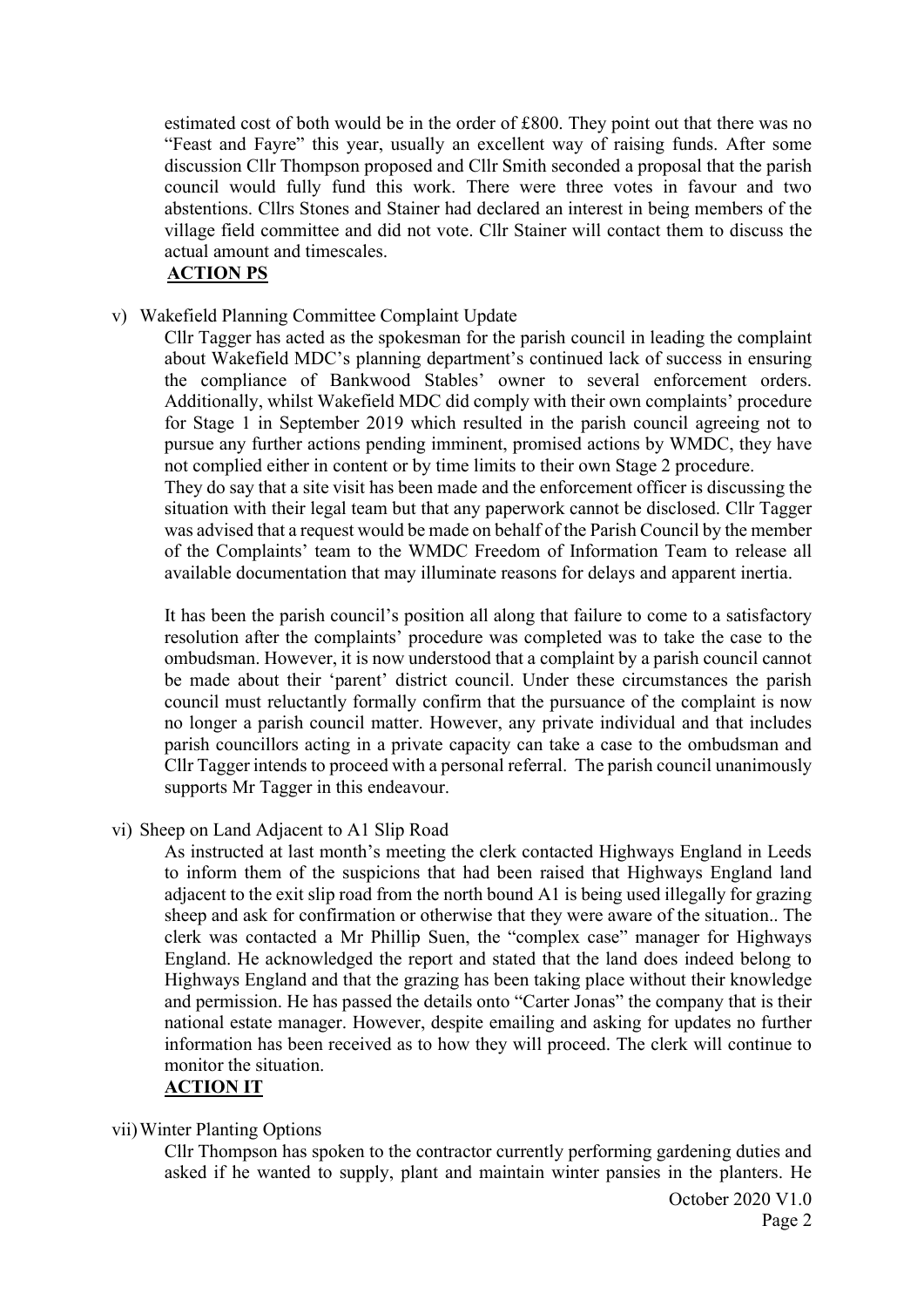replied that he cannot do it this year because of lack of equipment but would welcome the opportunity to be offered the same option next year as he hopes to have more equipment at his disposal. The contractor did ask when First Impressions would come to remove the existing displays as if kept he felt they could be planted elsewhere within the village. Cllr Stones will ask First Impressions as to when they plan to come to remove the existing plants and whether we can "save" the centre pieces. First Impressions had already given a quotation to provide and optionally maintain winter plants. There was no support for this proposal. ACTION VS

#### viii) Christmas Trees On Lampposts

First Impressions have been refused permission to attach their Christmas Tree brackets to lampposts. Wakefield MDC say they have not received enough notice nor indeed any brackets to test and there is not enough time now for them to make a decision before Christmas.

#### ix) Post Office Situation

At the previous meeting councillors believed that the "Reading Rooms", which ultimately fall under the jurisdiction of the bishop, could not be used for any purpose other than already agreed training of NHS staff by a qualified doctor. At that meeting the clerk was asked to write to the bishop explaining why the post office is so important to so many of our residents and to ask for him to reconsider his position for this one situation. However, that letter was not required as the clerk was informed that the vicar and church warden are in discussions with a gentleman who has been given permission by the post office authorities to run the service in the village. It is understood that the church authorities are happy to allow the use of the Reading Rooms for this purpose. The council fully support the re-opening of the post office service in the village and hope the parties come to an agreement soon.

#### x) Incredible Edible Update

Cllr Smith has not had a lot of support for this project. Only four people have expressed interest. Cllr Smith had sent a poster to the school hoping that parents would see it and express interest for them and their children to get involved. Unless she gets more support soon she will have to abandon the idea.

#### xi) "Pig Smell" update

In response to residents complaints that this year the pig smells seem to be more frequent than in previous years Cllr Tagger contacted Mr Batty at the adjacent farm. Mr Batty confirmed that he has taken the same care in doing any work that will produce a smell as ever but made the comment that more people have been at home than in previous years because of COVID-19 and that there have been unusually long periods of north westerly winds which would affect parts of the village not usually affected as much. He stressed that he takes great care to manage odour output and that on viewing social media he feels some residents discredit themselves by making ill-informed comments particularly on the Darrington Community Facebook page. He reminded everyone that his farm is regularly inspected and monitored by the Environment Agency and has never had any issues. He has offered to attend parish council meetings if the council felt it would help. Cllr Smith volunteered to add an entry to the parish council website confirming that minutes of our meetings are readily available for everyone to view and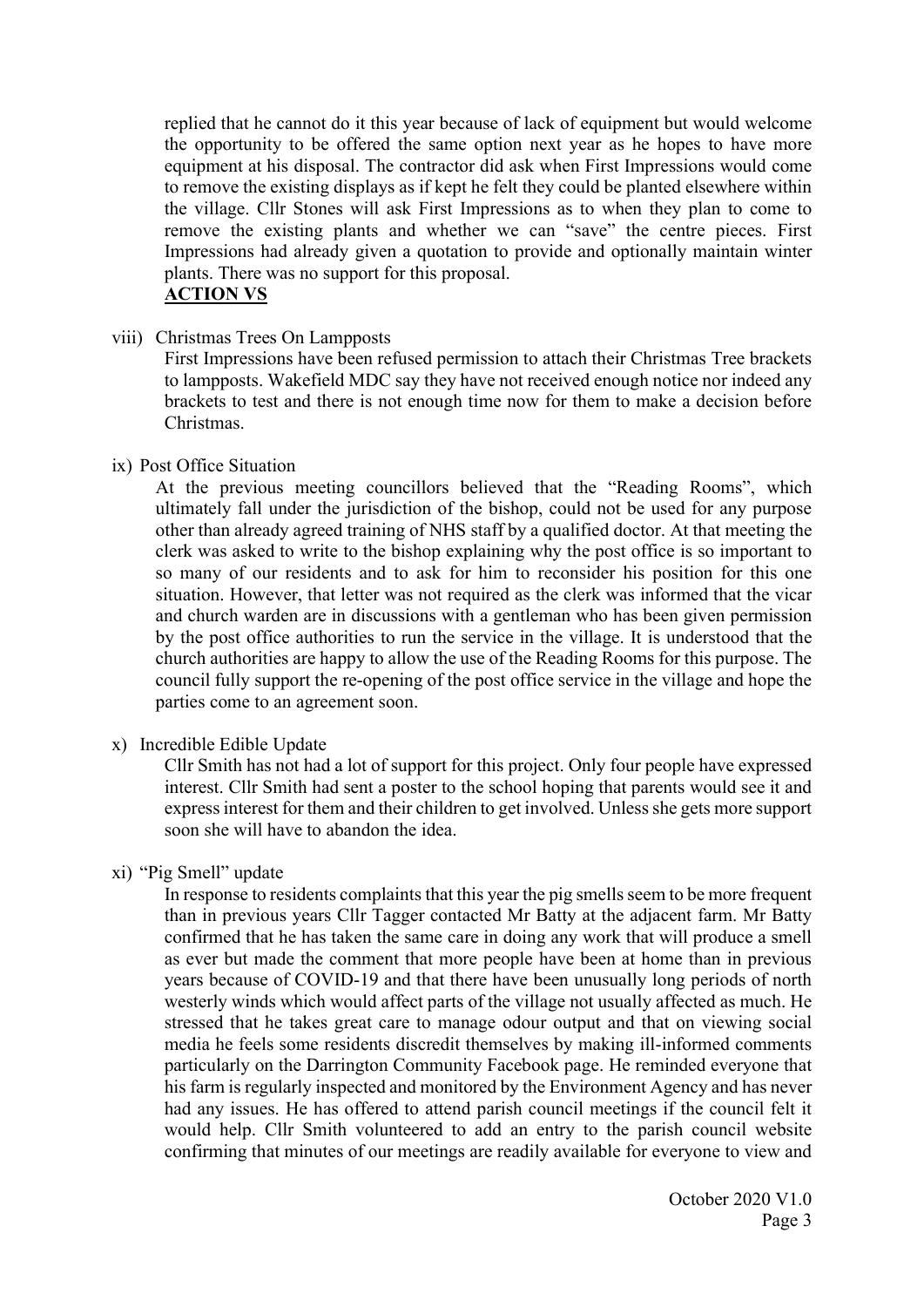they will include our discussion of the topic. Councillors noted Mr Batty has always responded quickly to any questions and thanked him for his response. ACTION FS

xii) "Dog Waste Bags" Dispensers

Cllr Smith has been in touch with a neighbouring parish to confirm that such dispensers also include a bin for used bags. The council do not empty these bins and volunteers are required to empty them. She believes she will be able to pull together a list of volunteers to perform that role in Darrington. Given that dog waste is one of the issues frequently raised by residents she believes such dispensers will be popular with villagers. Some discussion took place as to how many and where they would be placed. The cost per dispenser is £264 plus VAT and includes dispenser, dog waste bin and 800 bags. Cllr. Smith will produce a proposal of how many, where and at what cost for consideration by the council.

### ACTION FS

- xiii) Christmas Tree Date Of Collection Update Cllr Stones has not yet contacted Mr Morrell regarding a date for collection of the tree kindly donated by "The Brotherhood" and is awaiting a response from the church warden as to whether or not a tree will be required for the "Reading Rooms". ACTION VS
- xiv) Website Accessibility Compliance 2.1
	- The web content accessibility guidelines are an internationally recognised set of recommendations for improving web accessibility and include support, for example, for colour blind people by carefully considering the use of colour on sites, support for hard of hearing by making subtitles available for video etc. Councils are now required to meet the level "AA" of these standards. The clerk has run various site checkers on many local council websites and they have universally failed. However, many council websites have included a certificate of compliance on their site and this brings the reliability of these checkers into question. The council resolved that the clerk should contact Mr Kelvin Wilkins who designed our current website to discuss the situation and then bring that back to the council for options on how to proceed. Cllr Smith volunteered to assist in this process.

### ACTION IT/FS

# 5. Correspondence

i) Footpaths

A question was received by email regarding rights of way in the village. Wakefield MDC have a map showing all of the public footpaths and bridleways in the area and the clerk was able to reply with this information.

ii) River Went South Bank Ownership

An email from a company called "Wavetide Ltd" who have been commissioned to do some work on the south bank of the River Went immediately under the A1 Wentbridge viaduct. The clerk replied and suggested it might well be part of the Brockadale Nature Reserve – but the company reply stating that it is not. The clerk then pointed out that the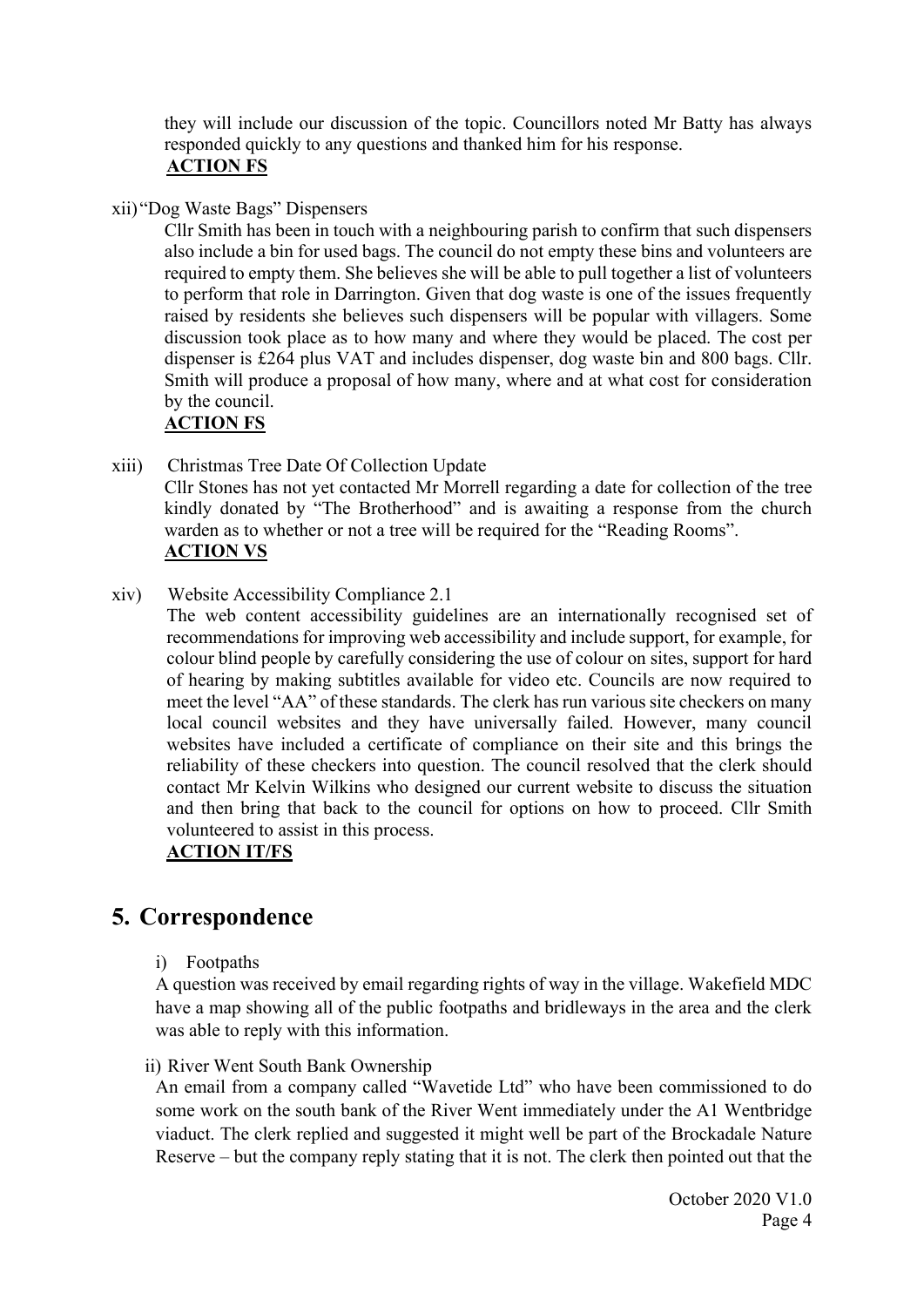south bank of the River Went is in Thorp Audlin parish council area and Wavetide will contact them.

iii)Volunteer Assistance Request

A gentleman whose 90+ year old mother lives in the village phoned asking for help with groceries etc. He had stayed with her all through March but lives in London. After texting the volunteers, one called and offered to help.

iv)Defibrillator

An email from the ambulance service stating that the defibrillator had been withdrawn by a member of the public. It wasn't used. It has been replaced and diagnostic checks confirm all is in order.

v) Wentbridge Verge Comment

A letter from a Wentbridge resident who corresponded last month. His issue currently is the quality of the cut of the verge outside his house. He believes the quality of the cut along the Moor Lane verges is immaculate. However, his opinion is that the verges on the Great North Road should have been done at the same time to the same standards. It has now been done but the result is that he is of the opinion these verges have the appearance of "scrubland". He has complained to Wakefield and is asking for parish council support. The meeting discussed the issue and concluded, once again, this is indeed a matter for Wakefield MDC and the clerk was instructed to reply to acknowledge the letter and to ensure Wakefield MDC are aware of the issue. ACTION IT

## 6. Finance

The opening balance brought forward from the end of August 2020 was £21,650.93

There was one item of income in September.

| <b>Date</b> | Income Source | Income Stream                   | Amount |
|-------------|---------------|---------------------------------|--------|
| 11.9.2020   | Wakefield MDC | 2 <sup>nd</sup> Precept Payment |        |

There were two items of expenditure in September:

| <u>Date</u> | <u>Item</u> | <b>Payment</b><br>Method | Payee          | Reason                  | Amount  | VAT |
|-------------|-------------|--------------------------|----------------|-------------------------|---------|-----|
| 10.9.20     | 16-2021     | Cheque 823               | Fiona<br>Smith | Conference Call Charges | £22.14  | £0  |
| 10.9.20     | 17-2021     | Cheque 824               | D. Dvas        | Gardening / Maintenance | £88.00  | £0  |
|             |             |                          |                | Total Expenditure       | £110.14 | £0  |

This left a balance of £28,062.80.

There was one item for payment requiring approval. Councillors have all had sight of the detail of this requirement for over the required three days.

| $\overline{ }$<br><u>Date</u> | Item<br>and the state of the state of | Payment<br>Method | Pavee | Reason | Amount | œ<br>л<br><u>.</u> |
|-------------------------------|---------------------------------------|-------------------|-------|--------|--------|--------------------|
|                               |                                       |                   |       |        |        |                    |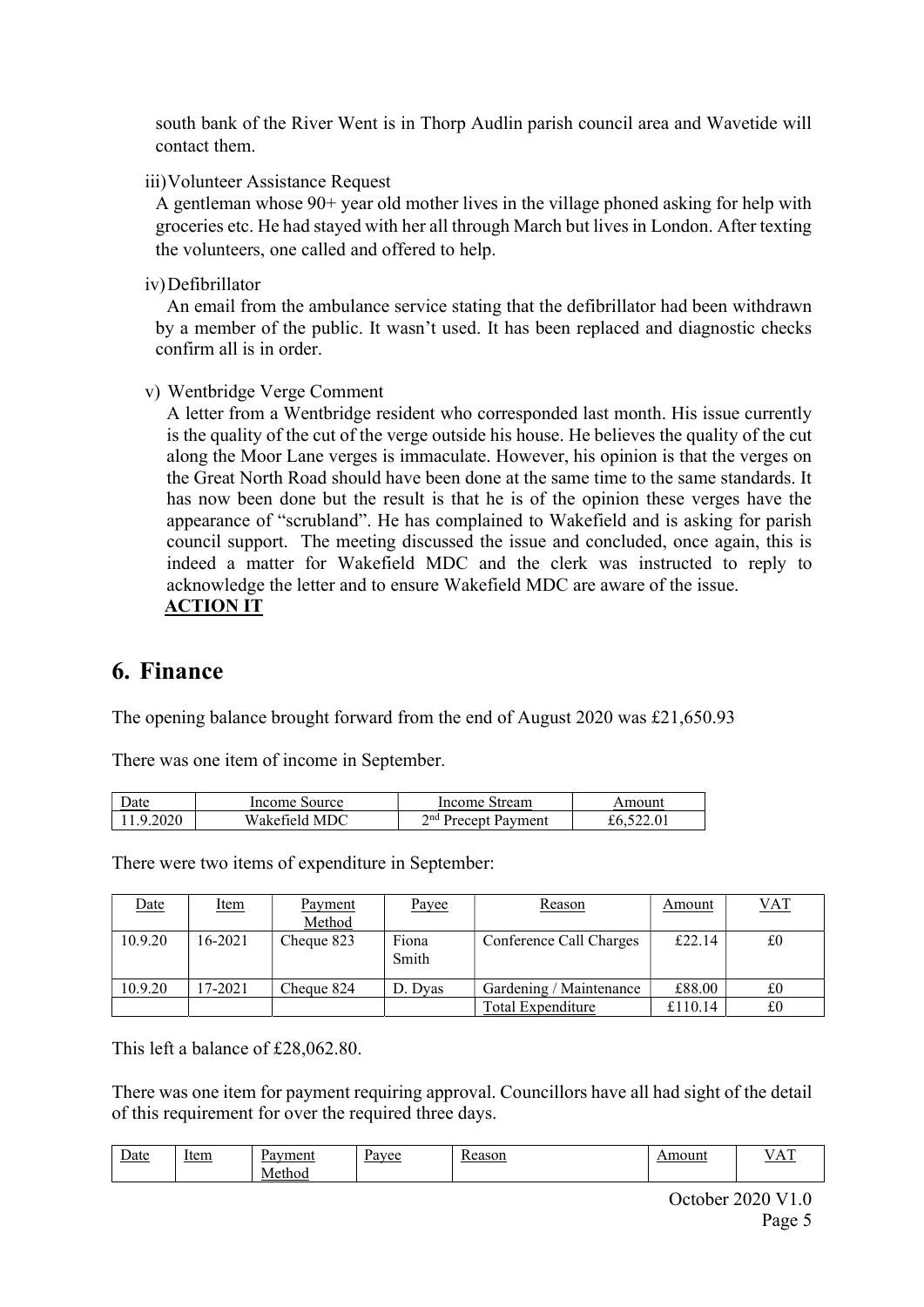| $\circ$<br>.0.20<br>$\cdot$ 0. | $-2021$<br>.x- | $\sim$<br>0.25<br>Cheque<br>$\sim$ 04. | $\sqrt{ }$<br>D<br>Jvas | Gardening<br>Maintenance | /2.00<br>0.772<br>ا سەر            | $\sim$<br>んい  |
|--------------------------------|----------------|----------------------------------------|-------------------------|--------------------------|------------------------------------|---------------|
|                                |                |                                        |                         | Payments<br>otal         | 2.00 <sub>1</sub><br>0.77<br>ا سەر | $\sim$<br>s v |

Cllr. Britton proposed payment. Cllr. Smith seconded and the proposal was passed unanimously.

With the caveat that no decision as yet having been made on project spending the RFO's estimate for year-end finances is a balance of over £22,000. The council is actively seeking projects to improve the village.

# 7. Planning Matters

Two applications that have been discussed at earlier meetings have had their applications approved. There has been one new application within the last month and details were circulated to councillors at the time the application was lodged.

- i) 20/01727/AGR Grove Cottage (near Grove Hall) for barn Approved
- ii) 20/1300/FUL Chapel Hill cottage off Valley Road, side and front extension Approved
- iii) 20/01935/CPL New application, Mannaseh, two new outbuildings as circulated. After discussion "no comment" was concluded

# 8. Reports

- i) School the school has been supporting families and managing the difficulties associated with children returning to school. A recent report from the school improvement advisor has described Darrington school as an exemplar for primary schools.
- ii) Gardening Club Cllr Tagger will shortly produce the seventh edition of the monthly newsletter. Cllr Stones and Tagger are working on a calendar using photographs of local gardens.
- iii) Police no report
- iv) Village Field no report
- v) Newsletter Cllr Stones believes one should be produced by mid-November. Deliveries are normally made by councillors directly but not all councillors would feel comfortable doing that in the current situation. The council will consider paying for them to be delivered. Cllr Smith will investigate costs. ACTION FS

## 9. Carried Over Items

Given the current situation with the coronavirus pandemic restricting actions and projects that might otherwise be progressing these items are included in the minutes simply so as "not to forget them" when things return to normal.

The remaining items are:-

- i) Parish Meeting and Annual General meeting
- ii) Litter pick
- iii) Speed strips installation and data analysis